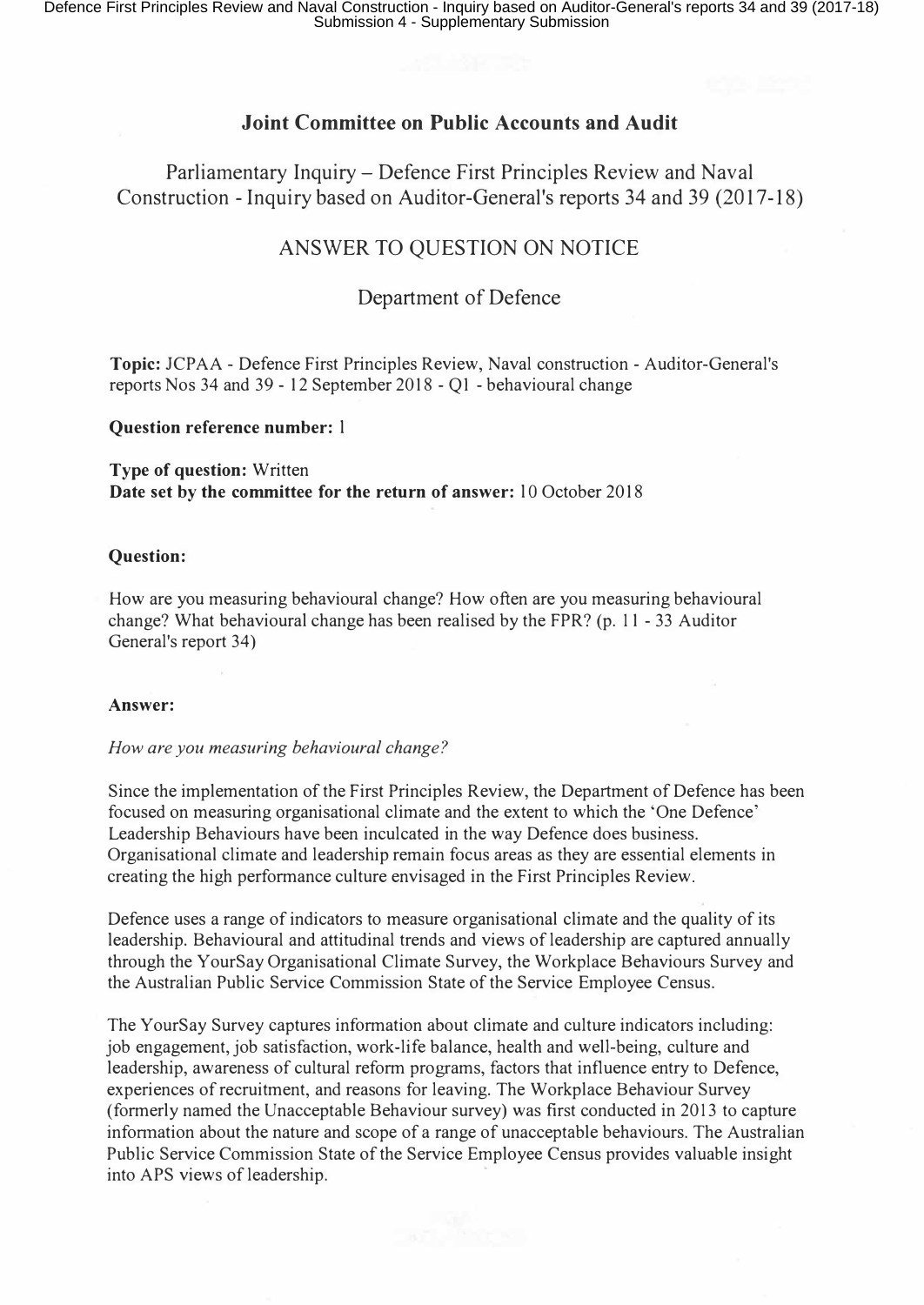Pathway to Change: Evolving Defence Culture 2017-22 (Pathway) has been designed with the First Principle's Review behavioural change intent at its core. Pathway identifies six key priorities to drive the inclusive culture required for a high performance workplace. The six priorities are:

- Leadership accountability;
- Capability through inclusion;
- Ethics and workplace behaviours;
- Health, wellness and safety;
- Workplace agility and flexibility; and
- Leading and developing integrated teams.

Defence has already implemented a range of initiatives across the workforce to drive leadership accountability, which was a key focus of the First Principle's Review.

Over the last three years, Defence has conducted a 360 degree feedback program, mapped to the 'One Defence' leadership behaviours, for all members of the Defence Senior Leadership *Group:* The themes in these reports include developing direct reports and others, conflict management and building effective teams. This process assists individuals to identify their strengths and areas for further development and can also be used to identify broader trends which may require an organisational approach.

Defence has rolled out the Leading for Refonn and Catalyst leadership programs to Executive Level employees. The programs are designed to build both leadership capability and culture. They develop people to lead and implement reform through times of constant change and to act consistently and willingly in accordance with the 'One Defence' leadership behaviours. The programs require that employees undergo training on the Defence Leadership behaviours and participate in 360 degree feedback. A follow up with employee supervisors is also conducted post completion of the programs.

Performance measurement across the broader APS workforce has also been reviewed with the introduction of the new APS performance framework in September 2017. The new framework is intended to drive more robust performance assessments and constructive feedback for APS employees. Performance data from the most recent performance cycle will be reviewed to determine if performance ratings have normalised to more accurately reflect actual performance.

## *How often are you measuring behavioural change?*

Throughout the implementation of the First Principles Review, behavioural change has been regularly reviewed by the First Principles Review Implementation Committee. This includes the review of the survey data, training outcomes and 360 degree feedback information.